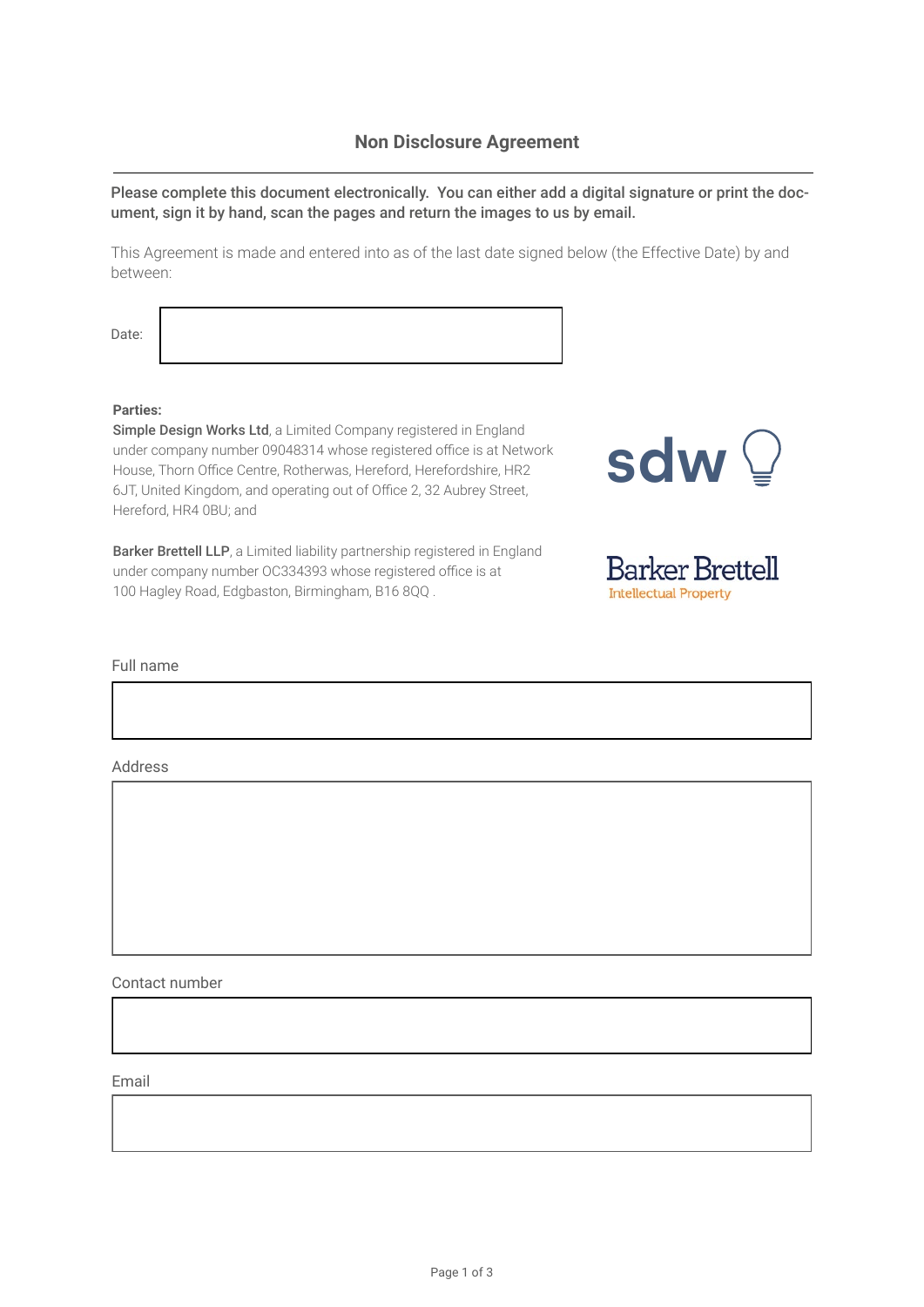Simple Design Works Ltd, Barker Brettell LLP and the Client Party (the Parties) have an interest in participating in discussions where any Party may share information with the other Parties that the disclosing Party considers to be proprietary and confidential to itself (the Confidential Information);

AND

WHEREAS the PARTIES agree that Confidential Information of a Party might include, but not be limited to that Party's: (1) business plans, methods, and practices; (2) personnel, customers, and suppliers; (3) inventions, processes, methods, products, patent applications, and other proprietary rights; or (4) specifications, drawings, sketches, models, samples, tools, computer programs, technical information, or other related information;

## NOW, THEREFORE, the PARTIES agree as follows:

1. Either Party may disclose Confidential Information to the other Party in confidence provided that the disclosing Party identifies such information as proprietary and confidential either by marking it, in the case of written materials, or, in the case of information that is disclose orally or written materials that are not marked, by notifying the other Party of the proprietary and confidential nature of the information, such notification to be done orally, by e-mail or written correspondence, or via other means of communication as might be appropriate.

2. When informed of the proprietary and confidential nature of Confidential Information that has been disclosed by the other Party, the receiving Party (RECIPIENT) shall, for a period of fifteen (15) years from the date of disclosure, refrain from disclosing such Confidential Information to any contractor or other third party without prior, written approval from the disclosing Party and shall protect such Confidential Information from inadvertent disclosure to a third party using the same care and diligence that the Recipient uses to protect its own proprietary and confidential information, but in no case less than reasonable care. The Recipient shall ensure that each of its employees, officers, directors, or agents who has access to Confidential Information disclosed under this Agreement is informed of its proprietary and confidential nature and is required to abide by the terms of this Agreement. The Recipient of Confidential Information disclosed under this Agreement shall promptly notify the disclosing Party of any disclosure of such Confidential Information in violation of this Agreement or of any subpoena or other legal process requiring production or disclosure of said Confidential Information.

3. All Confidential Information disclosed under this Agreement shall be and remain the property of the disclosing Party and nothing contained in this Agreement shall be construed as granting or conferring any rights to such Confidential Information on the other Party. The Recipient shall honor any request from the disclosing Party to promptly return or destroy all copies of Confidential Information disclosed under this Agreement and all notes related to such Confidential Information. The Parties agree that the disclosing Party will suffer irreparable injury if its Confidential Information is made public, released to a third party, or otherwise disclosed in breach of this Agreement and that the disclosing Party shall be entitled to obtain injunctive relief against a threatened breach or continuation of any such breach and, in the event of such breach, an award of actual and exemplary damages from any court of competent jurisdiction.

4. The terms of this Agreement shall not be construed to limit either Party's right to develop independently or acquire products without use of the other Party's Confidential Information. The disclosing party acknowledges that the Recipient may currently or in the future be developing information internally, or receiving information from other parties, that is similar to the Confidential Information. Nothing in this Agreement will prohibit the Recipient from developing or having developed for it products, concepts, systems or techniques that are similar to or compete with the products, concepts, systems or techniques contemplated by or embodied in the Confidential Information provided that the Recipient does not violate any of its obligations under this Agreement in connection with such development. Notwithstanding the above, the Parties agree that information shall not be deemed Confidential Information and the Recipient shall have no obligation to hold in confidence such information, where such information:

(a) Is already known to the Recipient, having been disclosed to the Recipient by a third party without such third party having an obligation of confidentiality to the disclosing Party; or

(b) Is or becomes publicly known through no wrongful act of the Recipient, its employees, officers, directors, or agents; or

(c) Is independently developed by the Recipient without reference to any Confidential Information disclosed hereunder; or

(d) Is approved for release (and only to the extent so approved) by the disclosing Party; or

(e) Is disclosed pursuant to the lawful requirement of a court or governmental agency or where required by operation of law.